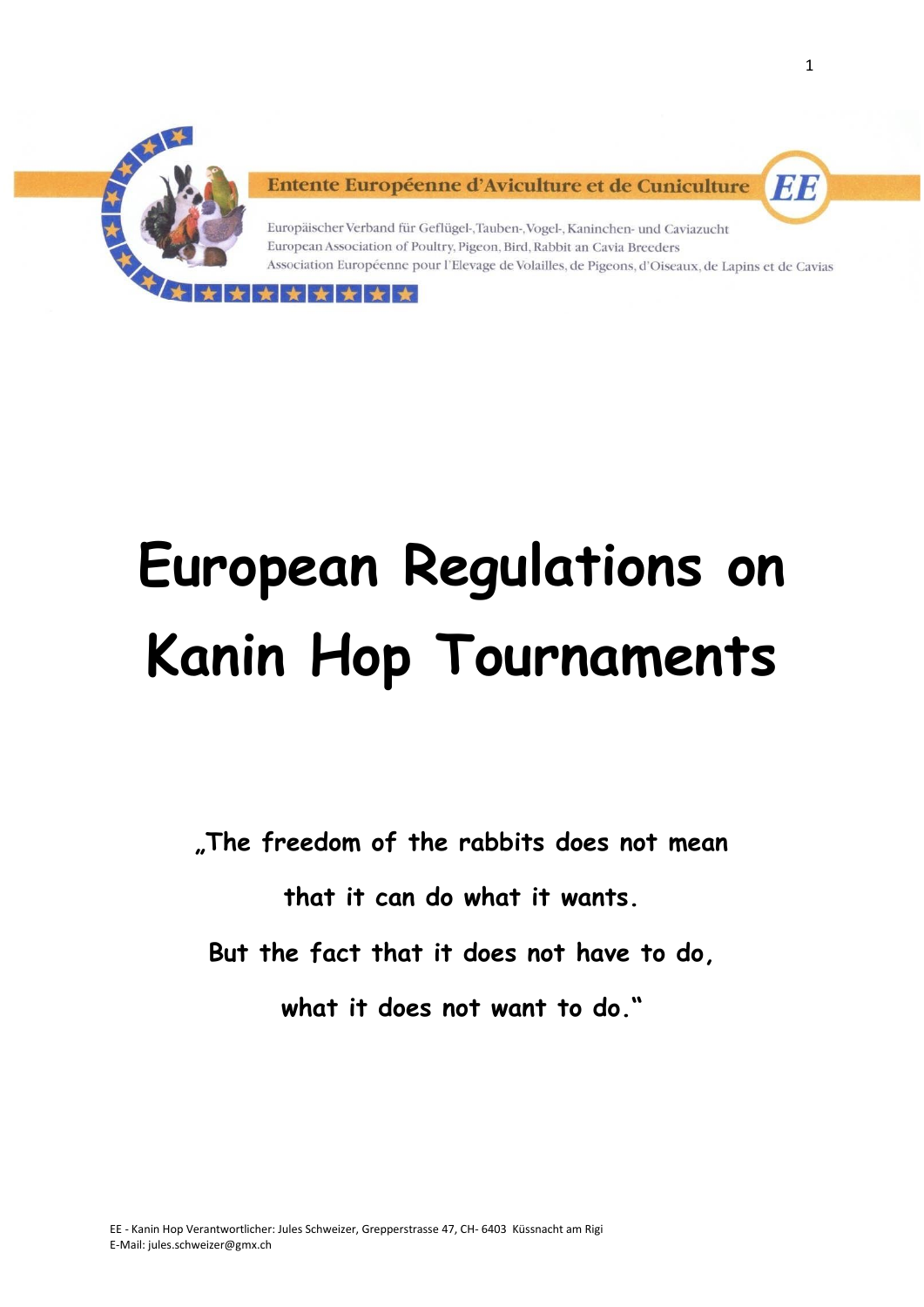## **Chapter 1**

## **Dealing with the rabbit:**

1. The health of the rabbit has top priority at any time. The rabbit must not be treated carelessly at any time. The animal should be granted the freedom whether it wants to jump or not. The companion has to respect the free will of the rabbit. It is forbidden to lift the rabbit at the back or neck fur.

2. The rabbit shall move through the course and over the obstacles by choice. It may only be led with the hands. Assistance of the foot is not allowed.

3. The rabbit must not be pulled with the leash or lifted - neither between nor over the obstacles. The leash must not be used as a whip. It has to be loose the whole time. The rabbit should not be stressed through the course by tramping or loud behaviour.

4. The rabbit and his companion are a team. Therefore, it is forbidden to swap rabbits during a competition which consists of several subtournaments.

5 The rabbit has to be at least 6 months old for official tournaments. Rabbits, competing high and / or long jump tournaments must be at least 10 months old.

6 Only rabbit with a licence can participate in official tournaments. The licence states the unique identity of the rabbit.

7 All rabbit breeds and crosses can participate in tournaments. The pedigree has no relevance.

8 Only healthy rabbits are allowed to participate in tournaments, demonstrations or in a joint training. Pregnant or nursing rabbits are excluded. In case of doubt, the Referee or the Tournament Director has to decide on a possible exclusion.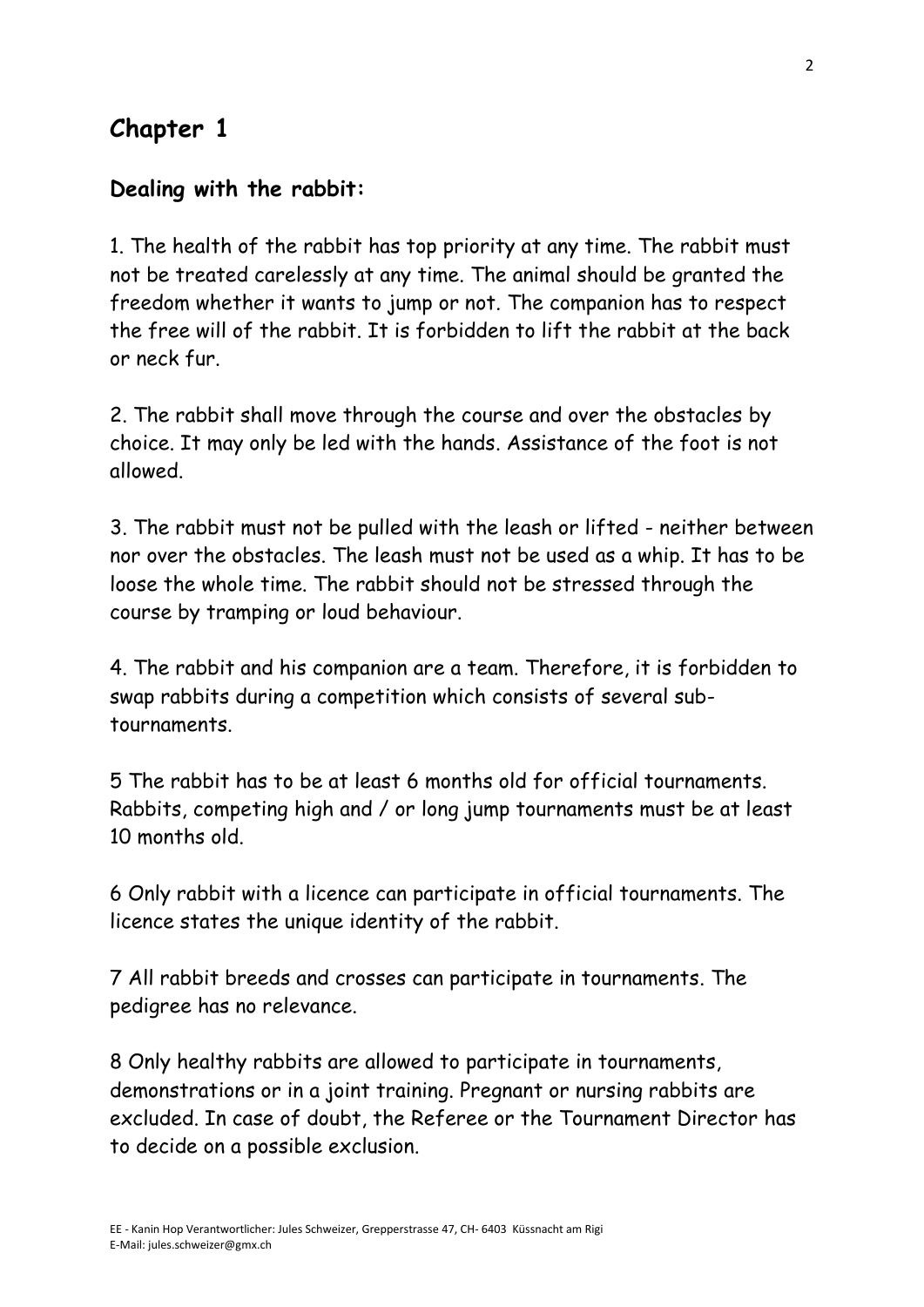9. A health check will take place prior the event. Referees and tournament organizers have the right to ask for a veterinary certificate, if they consider it necessary with regard to the safety and protection of the rabbit.

10. The rabbit must be kept on a leash at all time during the tournament.

11. Approved is only the breast harness. A collar without chest strap is not allowed. If the harness drops partially or changes position so that the rabbit is handicapped it needs to be put back in order. The time is not stopped. The run can be continued from the point where the incident happened.

12. The leash of the rabbit must be attached to the chest strap of the harness. It must not confuse the rabbit during the jump over the obstacles. While the rabbit jumps, the leash must not be kept tight, regardless of the leash length

13. The hand of the companion has to be above the rabbit with a loose leash in the moment the rabbit jumps.

14. The leash has to be at least 2 meters long.

# **Chapter 2**

## **Behavior of the participants:**

1 The participants must show good sportsmanship and good behaviour towards the organizers and other participants. The decisions of the referee are authoritative.

2 In tournaments, the participants have be at least 7 years old, an upper age limit does not exist.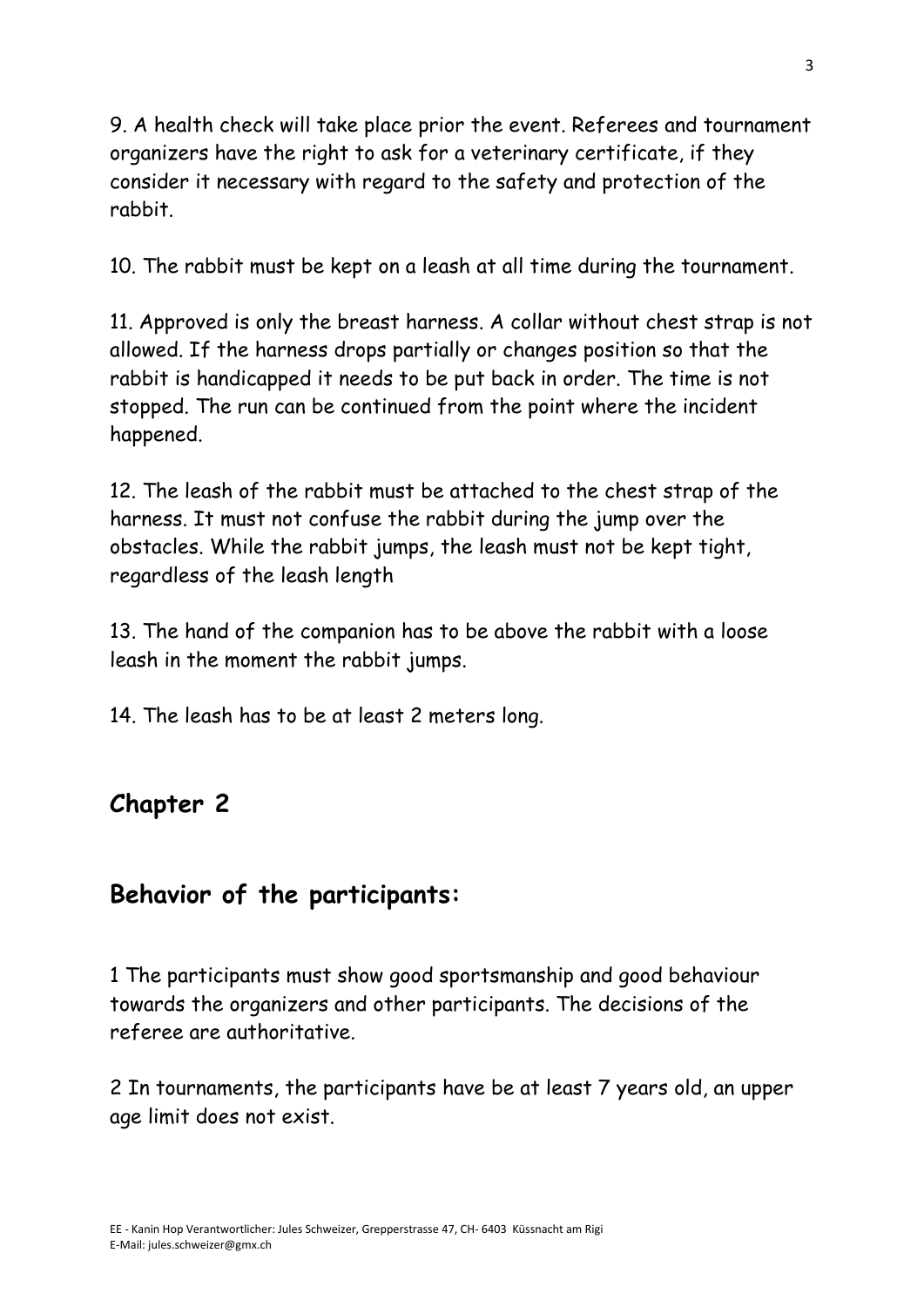3. Referees and tournament organizers may decide an exclusion from the tournament if a participant treats his rabbit in a grossly improper manner. Serious and repeated cases will be reported to the Kanin Hop association of the correspondent country for further judgement.

4. The participant will be disqualified after a warning, if officials or the public still help the participant. If the help comes from another participant, after a warning, he will be disqualified too.

5. The participant may only enter the course or the obstacle course if the referee clearly declares the course open.

6 Excluded from start are participants who fail to arrive at the start within 60 seconds after they have been called.

7 Each participant has to be a member of the official Kanin Hop association of his country.

## **Chapter 3**

#### **Tournaments and ratings:**

1 The maximum time recommended is 2 minutes. In the obstacle course the maximum time can also be set to 3 minutes. This will be determined by the Referees and tournament organizers.

2 It may also be determined that additional faults are calculated for exceeding the maximum time. If a different maximum time is agreed, other than 2 minutes, this must be specified before the tournament starts.

3 In case of a tie, both participants have the same number of faults, the rabbit with the faster time wins. If time and faults are equal a tiebreaker has to decide.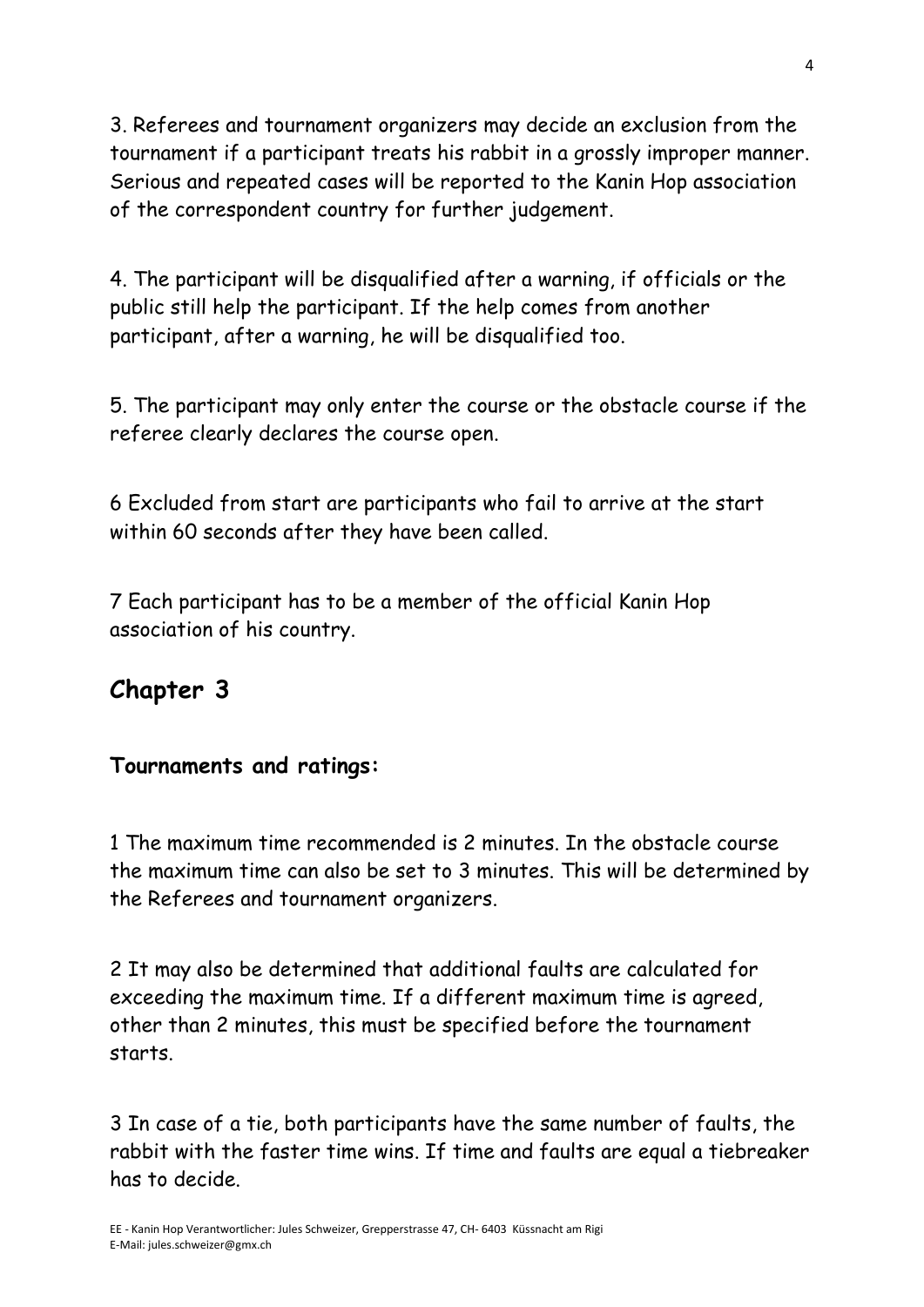4 The tearing down of framing and side pieces of the obstacles also counts as a fault.

5 The following points are considered as 1 fault:

| Tearing down of the obstacle (by rabbits or companion)            |
|-------------------------------------------------------------------|
| Improper overleaping of the obstacle, so that the side pieces are |
| overleaped.                                                       |
| The rabbit is lifted over an obstacle.                            |

3 corrections add up into 1 fault.

For each commenced period of time (15 seconds), there is 1 fault.

The companion loses the leash and the rabbit jumps over an obstacle.

6 For the following points there is a warning, which may have a possible disqualification:

Inappropriate handling (rough handling) with the rabbit

Incorrectly held leash, which hinders the rabbit during jumping.

The rabbit is raised on a leash.

The companion walks over the obstacle.

Companion and rabbit stand on the course prior to the start

The participant doesn't reach the start in time

7. The following points result in a disqualification of the correspondent discipline:

The maximum time is exceeded.

Clear displeasure of the rabbit to jump (after a second attempt).

Overleaping an obstacle while following the wrong way on the course,

The rabbit has left the course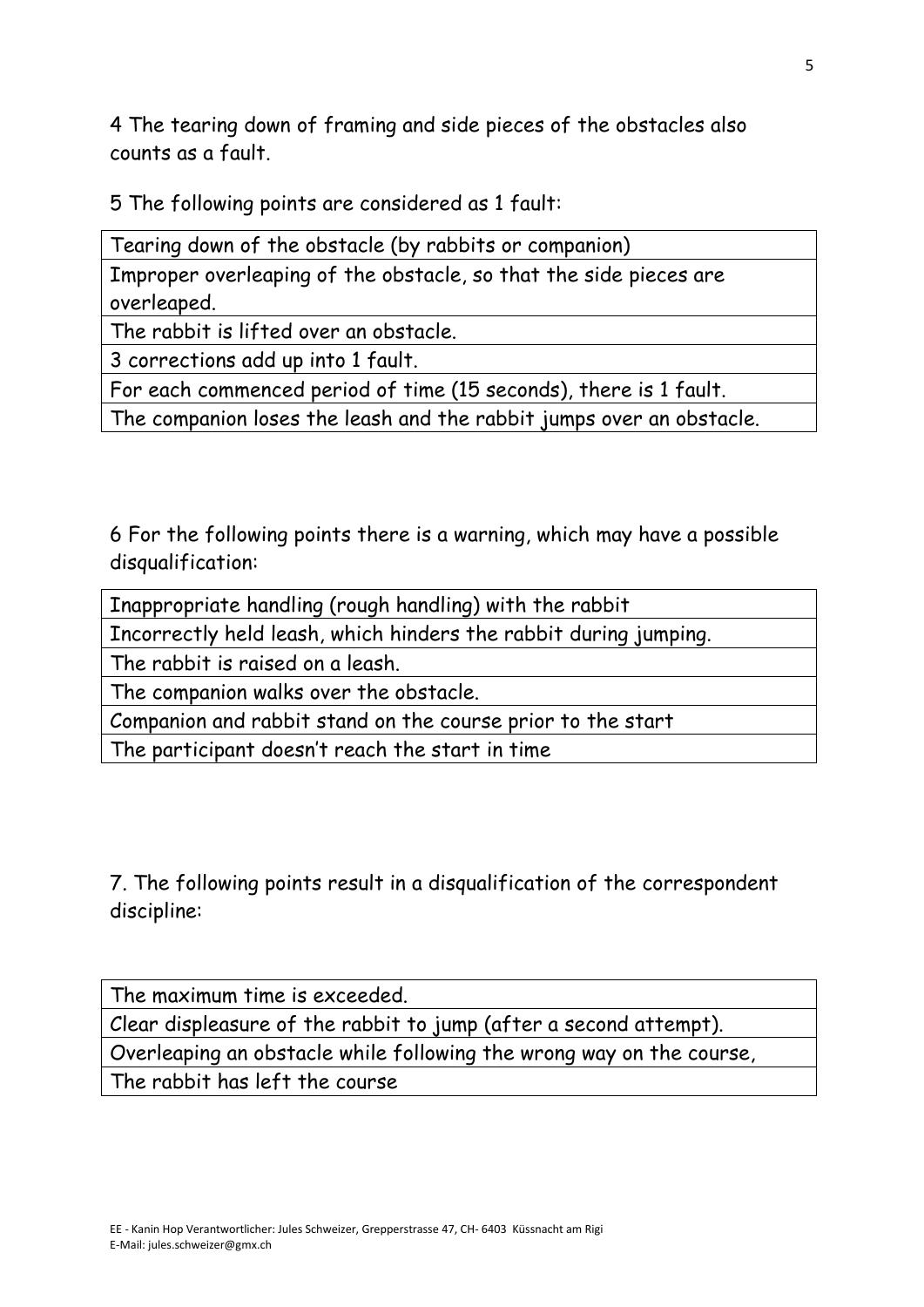Careless handling of the rabbit.

The participant doesn't show up at the start, despite a warning

8. The following points are considered corrections:

Resetting the rabbit in front of an obstacle.

Touch the rabbit to force it to move.

Touching with the hand to prevent the rabbit from exiting the course. Correction of the direction on the course.

9. Possible evaluation systems:

1 Run: faults and time are decisive.

1 Run and Finale: The rabbits with the least number of faults advance to the final.

1 Run and Finale: A limited number of participants reach the final. The qualification criteria will be specified in advance.

2 Runs and Finale: A limited number of participants reach the final. The qualification criteria will be specified in advance.

10. The tournament will be evaluated by the following methods:

Faults and time are added up

The faults are added together, but only the time of the final run / the finale is decisive for the end result

The final will take place as a "pure final", only the result of the final counts (the previous runs are deleted)

11. The evaluation method has to be specified before the start.

12 Complaints about decisions of the referee must be best addressed immediately after the run. The last opportunity to do so is prior the end of the relevant class directly to the tournament organizers.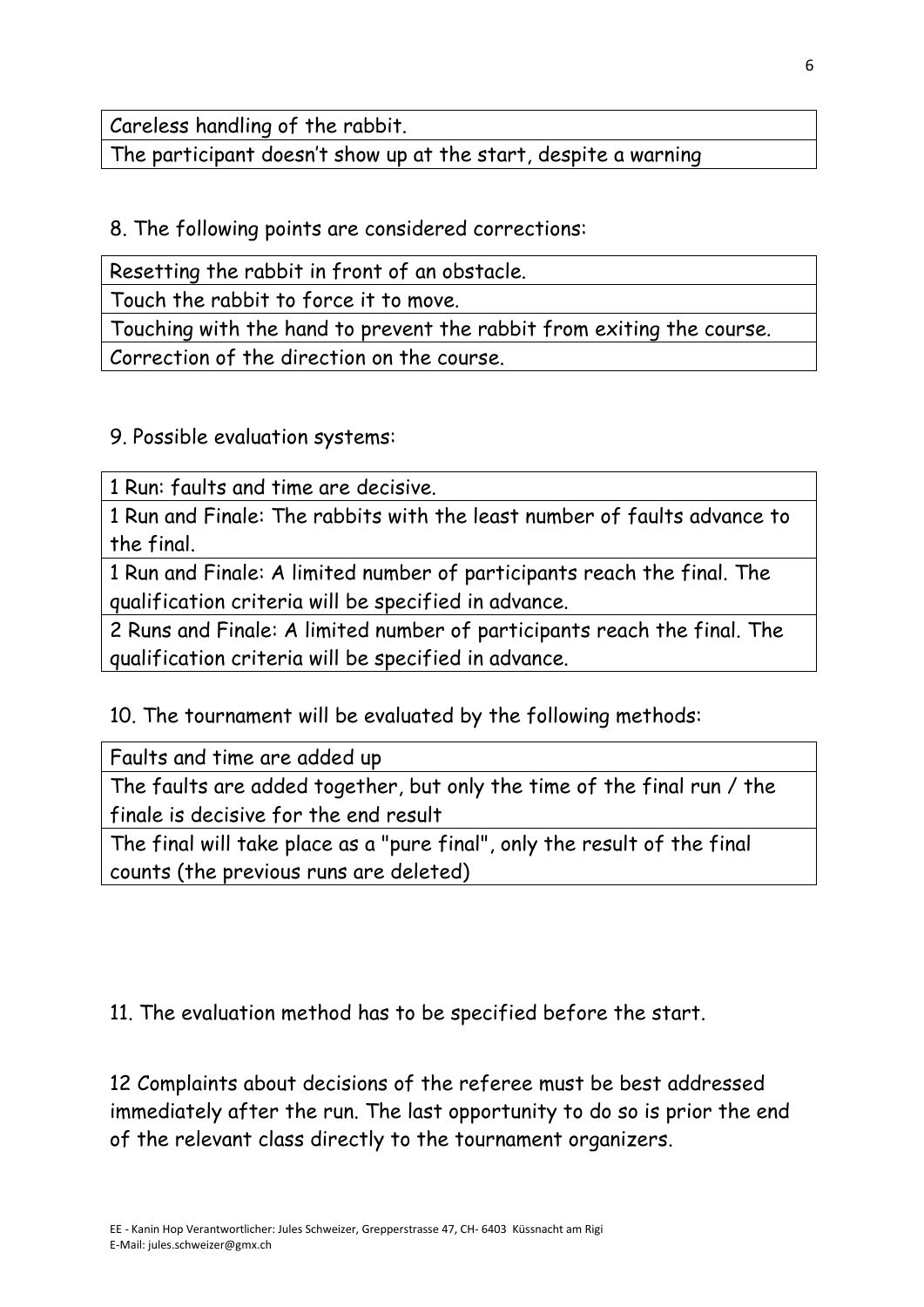## **Chapter 4**

#### **Classification:**

**1. Straight obstacle course:**

| Elite class:         | at least 12 obstacles<br>at least 220 cm distance between the obstacles<br>height of 50 cm<br>at least 4 long jumps, max. Length 70 cm<br>water ditch mandatory              |
|----------------------|------------------------------------------------------------------------------------------------------------------------------------------------------------------------------|
| Hard class:          | at least 10 obstacles<br>at least 200 cm distance between the obstacles<br>height 40 cm<br>at least 3 long jumps, max. Length 55 cm<br>water ditch mandatory                 |
|                      | Moderate class: at least 10 obstacles<br>at least 200 cm distance between the obstacles<br>height 35 cm<br>at least 2 long jumps, max. Length 40 cm<br>water ditch mandatory |
| <b>Novice Class:</b> | at least 8 obstacles<br>at least 180 cm distance between the obstacles<br>height 25 cm<br>1 long jump, max. Length 25cm                                                      |

#### **2. Obstacle parcour:**

Elite class: at least 16 obstacles height 50 cm at least 4 long jumps, max. Length 70 cm water ditch mandatory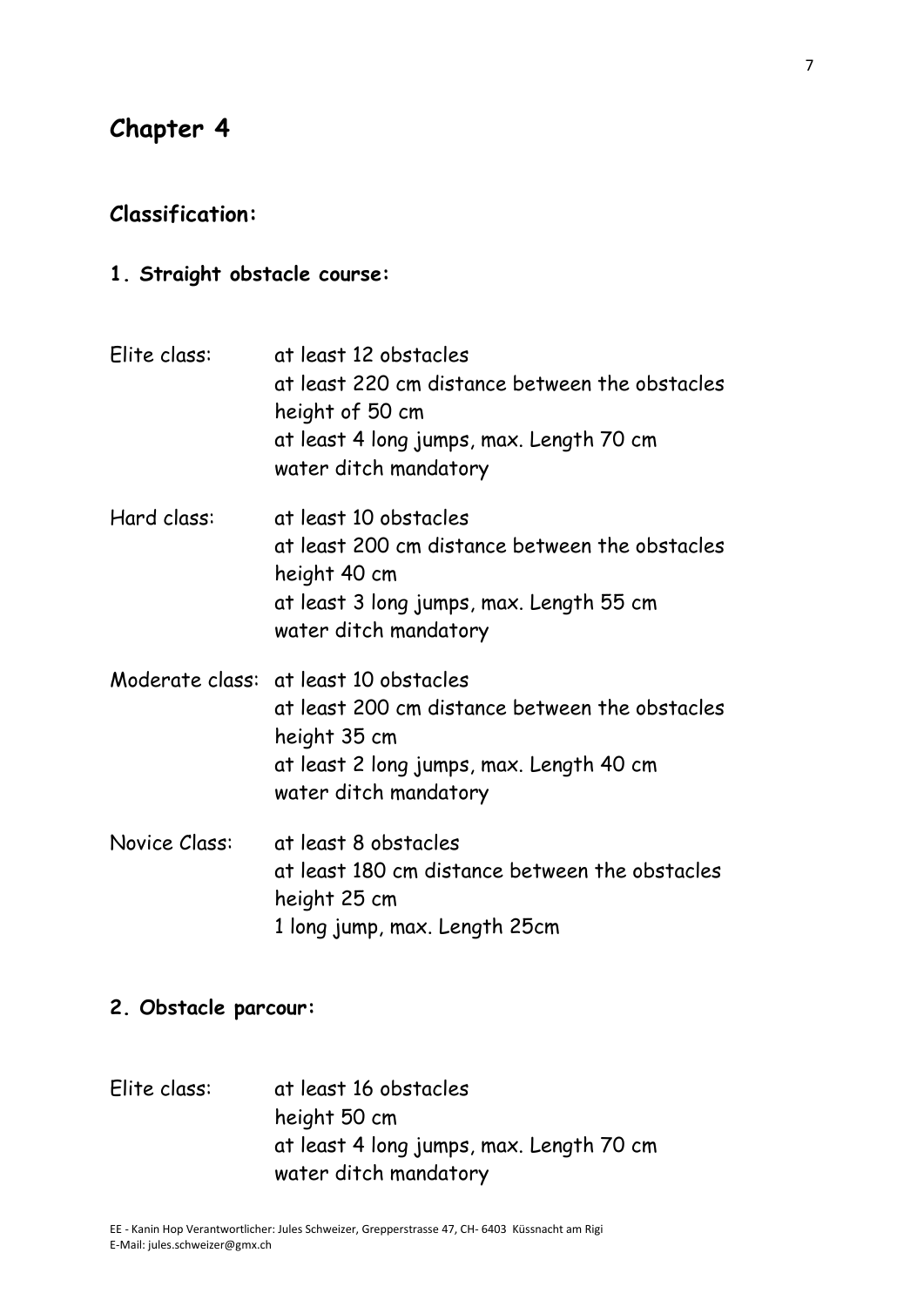| Hard class:   | at least 14 obstacles<br>height 40 cm 3<br>at least 3 long jumps, max. Length 55 cm<br>water ditch mandatory              |
|---------------|---------------------------------------------------------------------------------------------------------------------------|
|               | Moderate class: least 12 obstacles<br>height 35 cm<br>at least two long jumps, max. Length 40 cm<br>water ditch mandatory |
| Novice Class: | at least 10 Obstacles<br>height 25 cm<br>1 long jump, max. Length 25cm                                                    |

In the obstacle parcour, the distance between obstacles shall be at least as long as the minimum distance on the straight obstacle course.

# **Chapter 5**

# **High jump:**

1. The starting height is 40 cm. The height must be specified at the announcement of the tournament. The time per run is 2 minutes; it begins with the referee's start sign and ends with the landing of the rabbit.

2. The rabbit has three attempts per height before it goes to the next height or is eliminated from the competition. These three attempts must be performed consecutive. The obstacle may be overleaped from both sides.

3. If the companion tears down a bar after the rabbit has landed on all four legs, this height is still considered to be overleaped.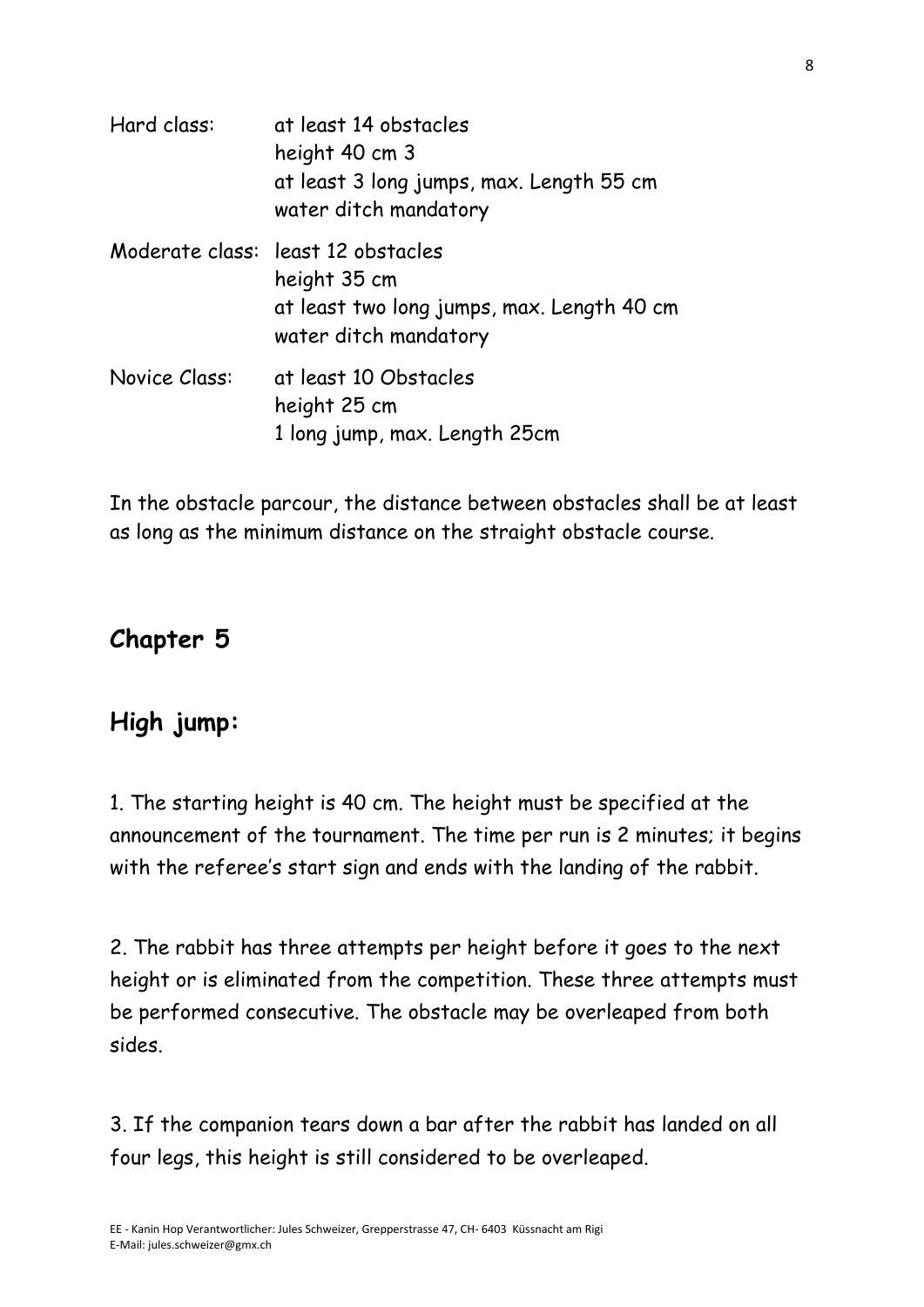4. If the rabbit is inhibited by the companion during the jump, it counts as an attempt.

5. If the rabbit has stepped into the 1 m zone and leaves it again without overleaping the obstacle, it counts as an attempt.

6. If the rabbit runs past the obstacle or jump alongside the obstacle, it counts as an attempt.

7. It is possible to skip a height in the middle of competition. This must be communicated to the referee.

8. For national record height 5 attempts are allowed.

9. For the high jump tournaments, the rabbit has to be at least 10 months old.

#### **Long jump:**

1. The initial length is 40 cm. The initial length should be reported at the announcement of the tournament.

2. The length will be extended on each run by 10 cm. At 150 cm, the length is extended by 5 cm per run.

3. The maximum time per run is 2 minutes, it begins with the referee's start sign and end when the rabbit lands.

4. The rabbit gets up to 3 consecutive attempts per distance, before proceeding to the next length or elimination from the tournament.

5. If the companion tears down a bar after the rabbit has landed on all four legs, this length is still considered valid.

6. If the rabbit is inhibited by the companion during the jump, it counts as an attempt.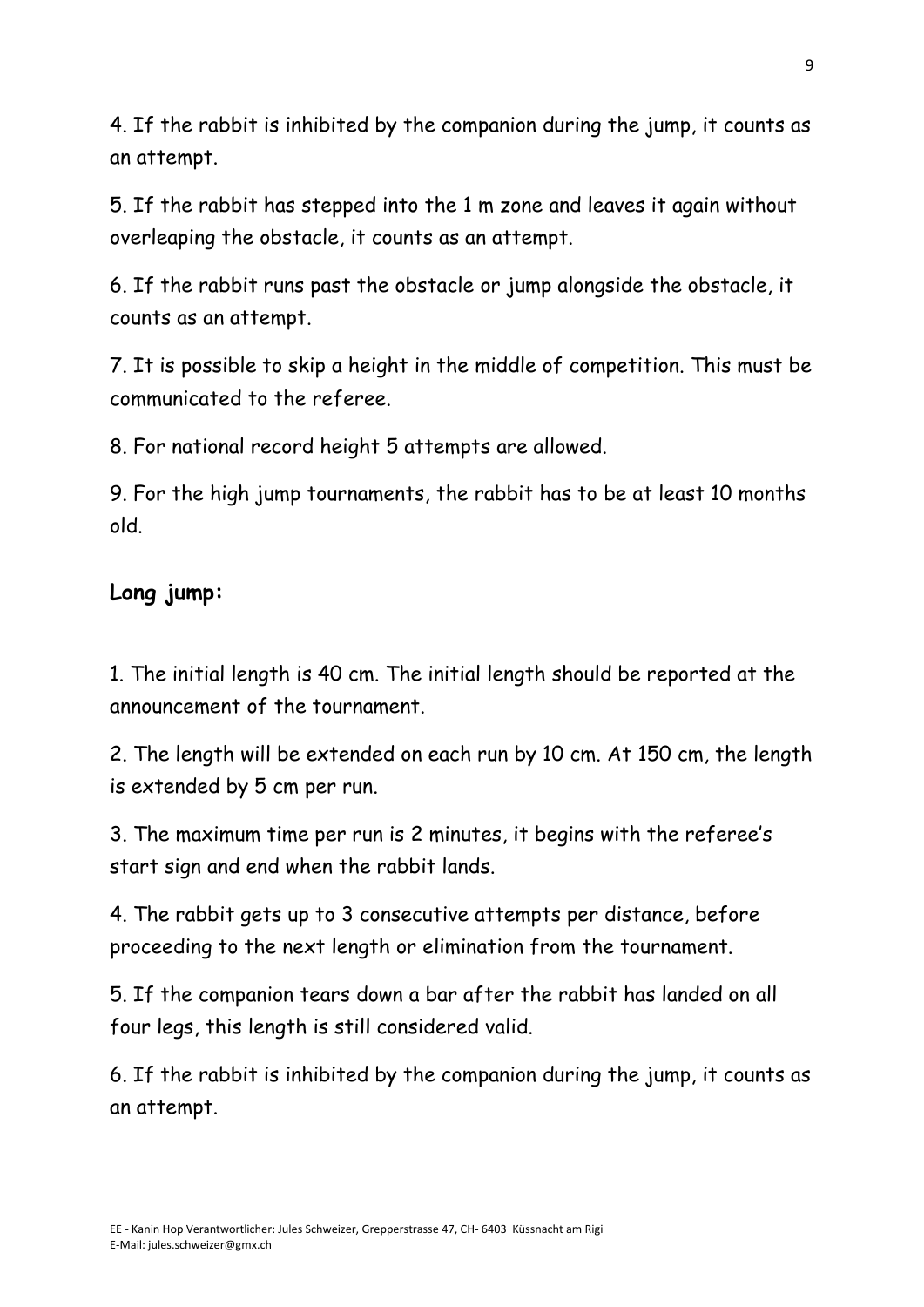7. If the rabbit has stepped into the 1 m zone and leaves it again without overleaping the length, it counts as an attempt.

8. If the rabbit runs past the obstacle or jump alongside the obstacle, it counts as an attempt.

9. It is possible to start the tournament at a further distance. It is also possible to skip a length in the middle of the competition. But this has to be communicated to the referee.

10. For national record length 5 attempts are allowed.

11. For long jump tournaments the rabbit has to be at least 10 months old.

# **Chapter 6**

### **Courses:**

1. The course should be fenced in a appropriate manner, so that companions have sufficient space of move along both sides.

2. For the straight course, the minimum width should be 3 m.

3. The distance before / after the first / last obstacle has to be at least 2.30 m.

4. If the course is on a grass, it should be mowed short and without any holes.

5. It is mandatory to use a carpet, if the competition takes place on a hard surface or in a building.

6. The width of the carpet on the straight course has to be at least 1 m.

7. Decorations on the course or at the obstacles shall not affect the passage of the companion. It does not count as a fault, if a companion tears down the decoration.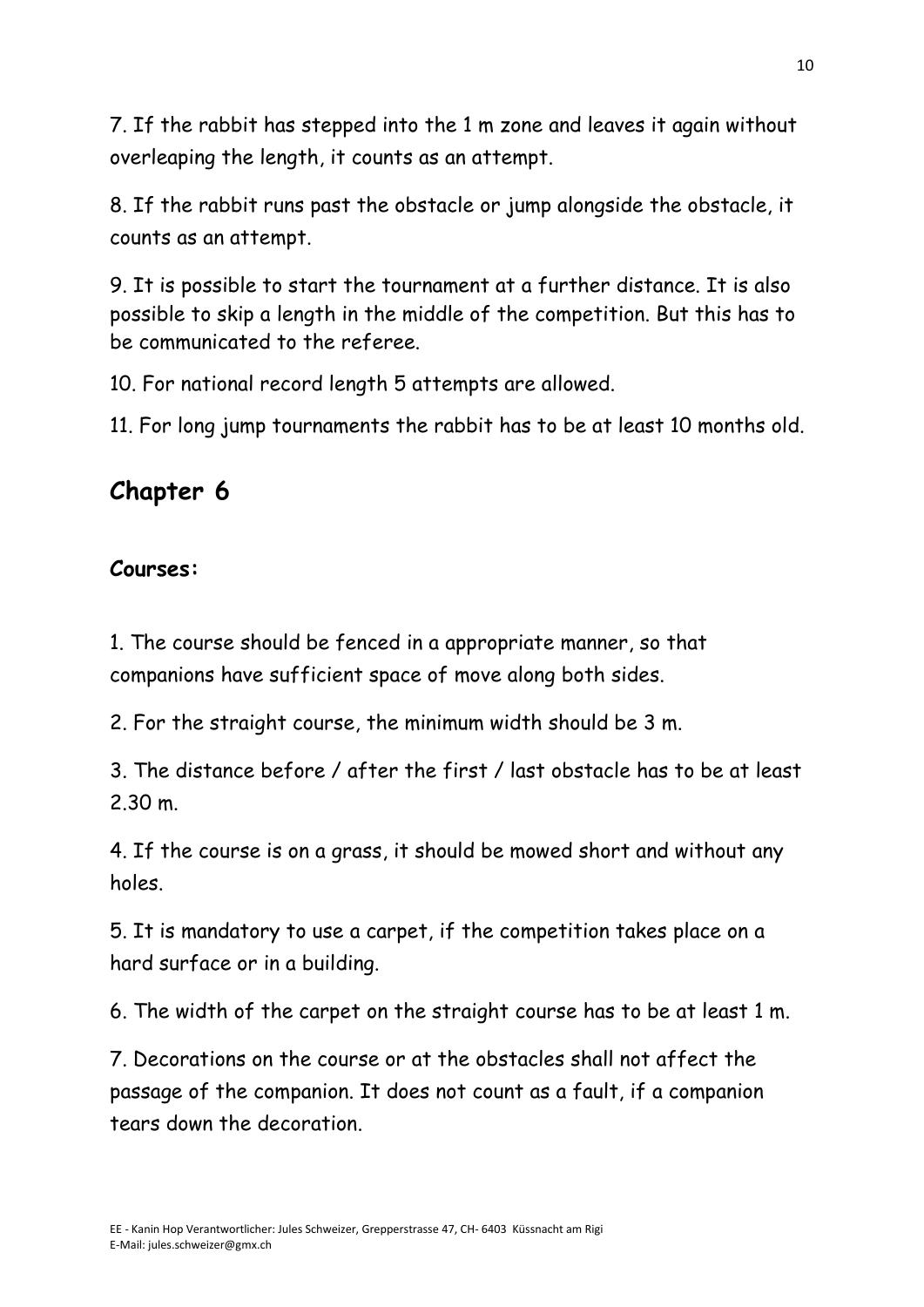8. First and last obstacle must be present, but do not count as an obstacle.

9. Other rabbits may not enter the course and should not be near the course wherever possible.

10. The warm-up course should contain at least three obstacles.

11. The warm-up course should be placed near the tournament course but not to close so the participants are not disturbed during their run.

12. In all tournaments, the participants must arrive in starting order in front of the warm-up course.

13. The water ditch must be completely visible. If this is not possible, the water ditch must be controlled by an additional referee.

14. For the straight course the distance between the obstacles needs to be of the same length.

15. The course has to be set up in a fluent manner.

16. The course will be set up logically so that companion and rabbits can easily follow it. The obstacles have to be clearly visible.

17. In the parcour every obstacle may be overleaped only once.

18. The length of the straight course:

| Novice Class: at least 23m   |
|------------------------------|
| Moderate class: at least 32m |
| Hard class: at least 37m     |
| Elite class: at least 40m    |
|                              |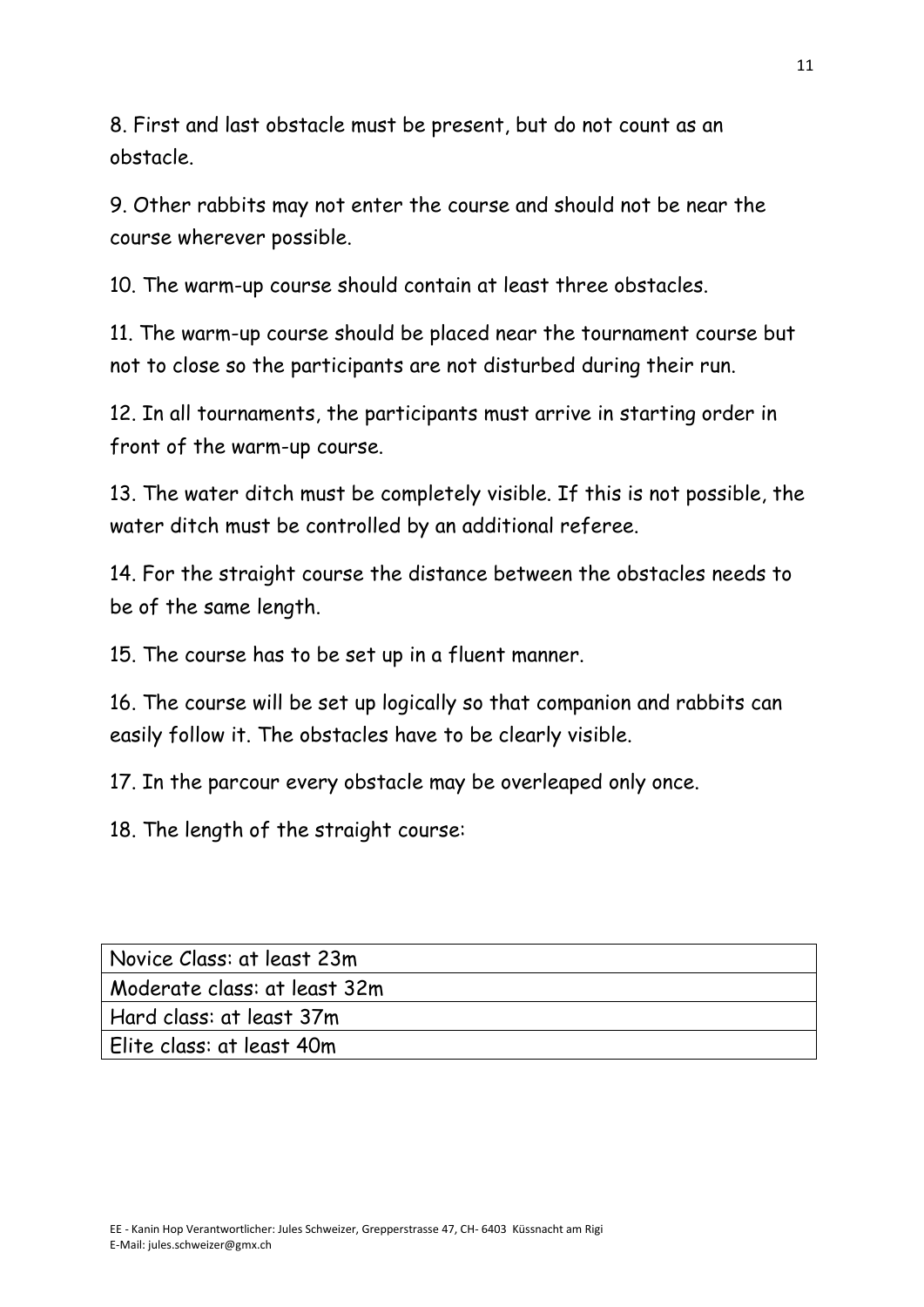19. Course layout for the straight course:

The straight track is the preferred solution for Kanin Hop tournaments.

The L-form or the U-form art he only alternative to the straight course for Kanin Hop tournaments

## **Chapter 7**

#### **Obstacles:**

1. The dimensions of the obstacles shall be measured as follows:

| Heigth: | Distance between the floor and the<br>highest point of the top bar                       |
|---------|------------------------------------------------------------------------------------------|
| Length: | Distance between the front edge of<br>the first bar and the rear edge of<br>the last bar |
| Width:  | The smallest distance between the<br>inner sides of the side pieces                      |

2. First and last obstacle shall consist of side pieces and a bar of maximum 10 cm in height.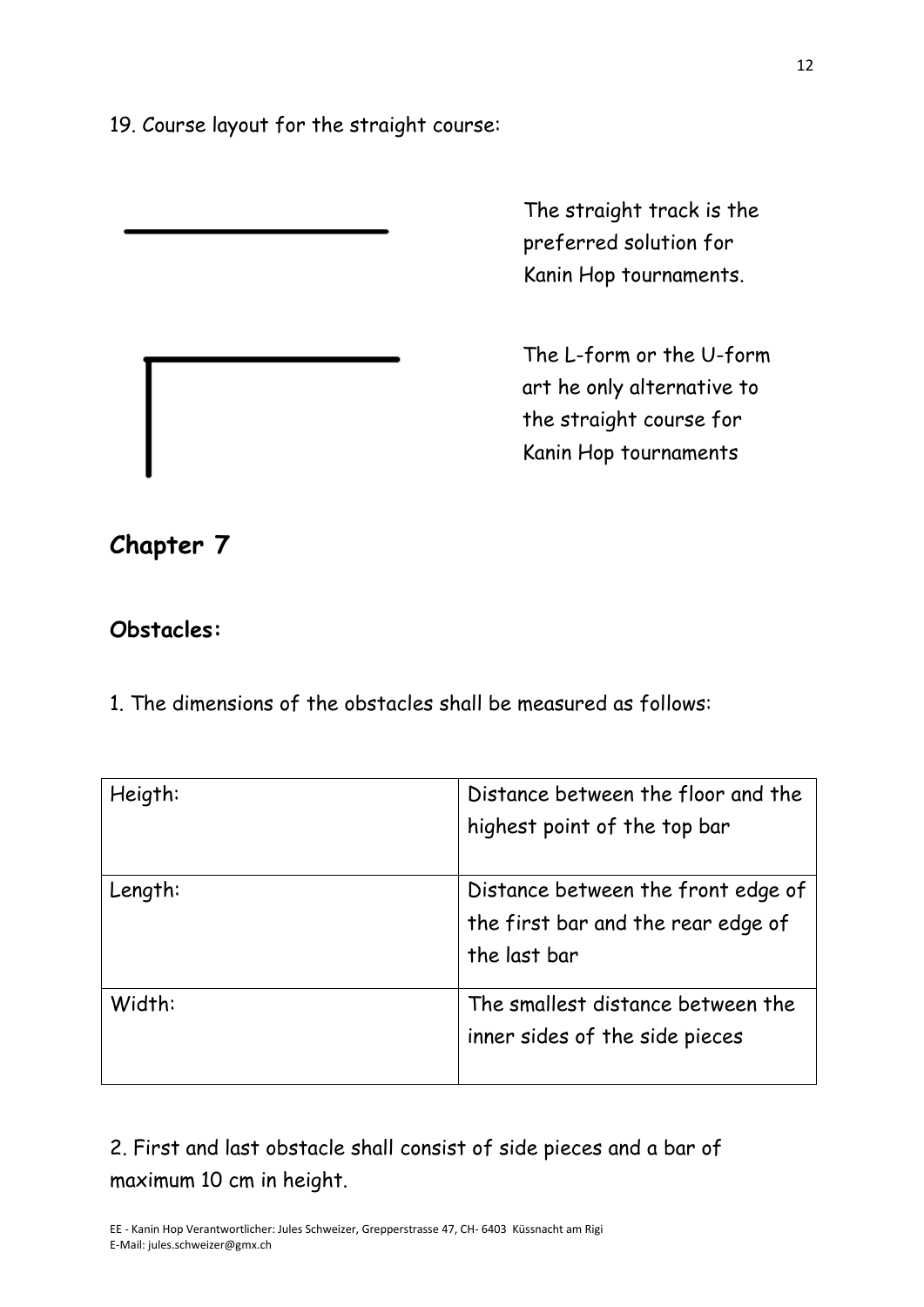3. The minimum width for obstacles is 40 cm.

4. The barriers should be designed so that the rabbit understand with ease how it is to overleap them.

5. The barriers should be designed so that there is no risk of injury.

6. The bar have to be applied they fall easily. But should still be fixed the way they do not fall due to vibration - caused by the steps of the companion.

7. The bars must fall due to contact from both sides. Fixed anchored bars are prohibited.

8. For course obstacles, the distance between the bars should be more than 8 cm.

9. The obstacles must have side pieces that are at least 5 cm higher than the top of the top bar.

10. The side pieces of the obstacles should be placed so that the bars lie loose. On bumpy surfaces, the side pieces may be attached.

11. If the obstacles have different colored bars, the top bar should be of the same color for all the obstacles throughout the course.

# **Chapter 8**

#### **Referee:**

1. The referees have to be members of a national Kanin Hop association. Their minimum age should be 18 years.

2. The referees possess basic knowledge about the European Kanin Hop regulations. They have completed a referee course in the correspondent national Kanin Hop association.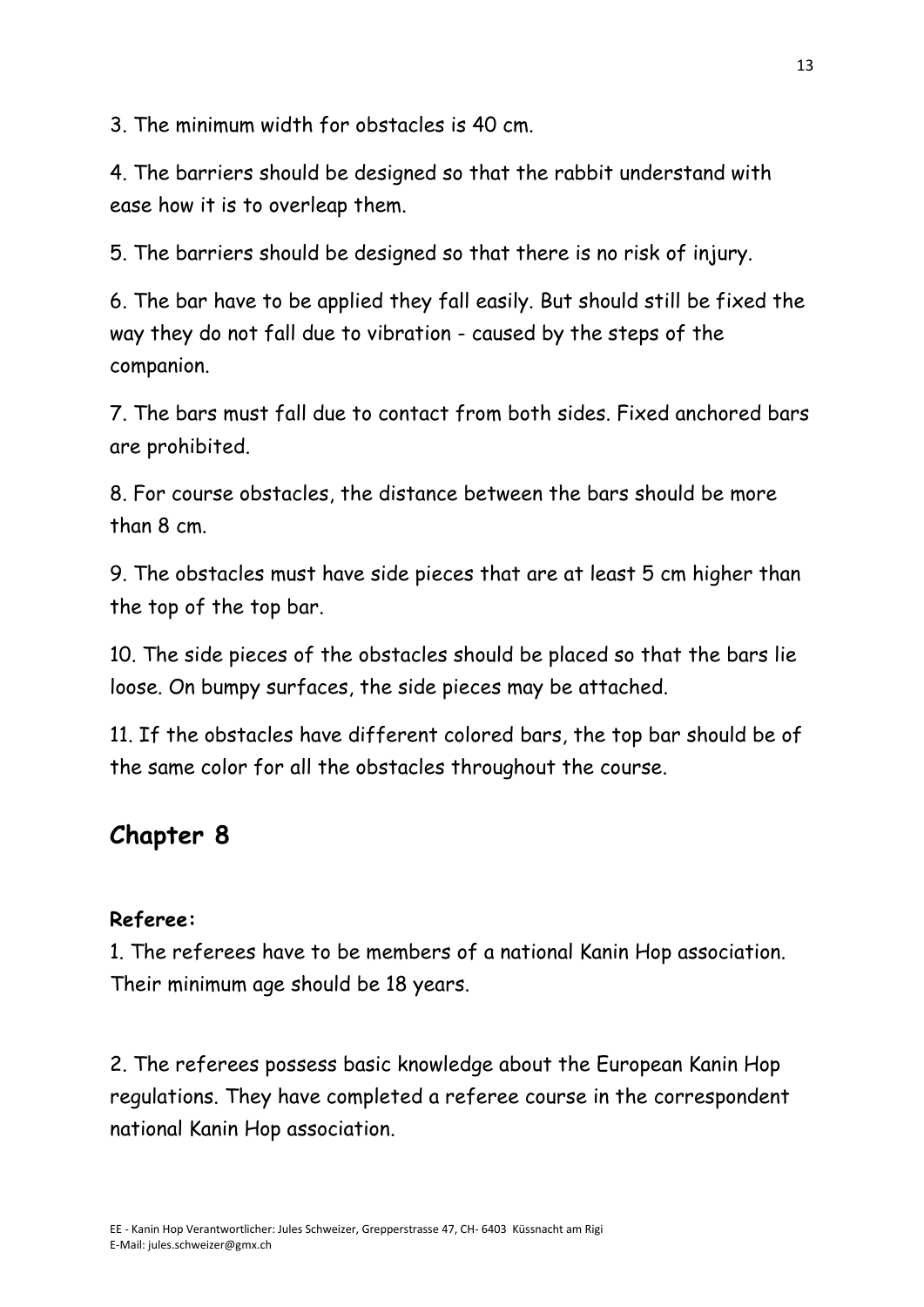3. The approval of the course is mandatory prior the tournament.

4. In each category there have to be two referees in charge.

5. Also for the warm-up course a referee has to be present.

**Timing:** 

1. With a manual time measurement, clock runs when the rabbit jumps over the first obstacle and stops when the rabbit jumps over the last obstacle.

2. With electronic timing the measurement is always taken between the start and the goal barrier.

3. With electronic timing the time to needs to be measured manually in addition.

4. There should be two timing devices: a stopwatch as the main meter and the second as a control device.

5. The timing devices must not be set back to zero before the referee has given his approval.

6. The people who work as timekeeper must not be substituted during a running competition.

# **Chapter 9**

## **Transition- and final regulations:**

Changes of these regulations require the consent of the European Kanin Hop responsible.

The consent shall require a simple majority of countries organizing Kanin Hop tournaments.